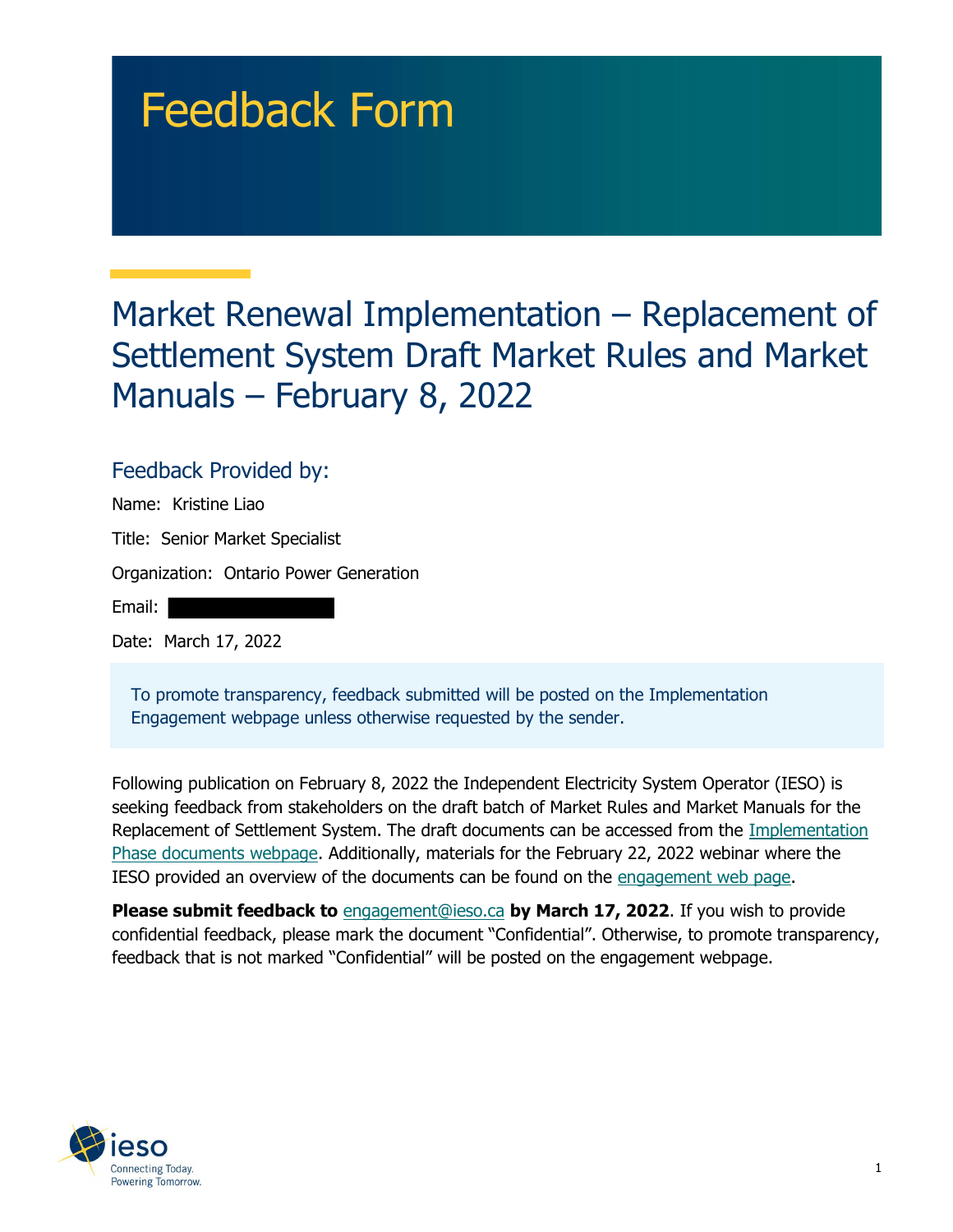### Market Rules – Chapter 3

What feedback do you have on the Chapter 3 draft market rule amendments?

| <b>Section / Topic</b>              | <b>Feedback</b>                  |
|-------------------------------------|----------------------------------|
| Click or tap here to<br>enter text. | OPG has no comment at this time. |

#### Market Rules – Chapter 6

What feedback do you have on the Chapter 6 draft market rule amendments?

| <b>Section / Topic</b>                                      | <b>Feedback</b>                                                                                                                                                         |
|-------------------------------------------------------------|-------------------------------------------------------------------------------------------------------------------------------------------------------------------------|
| Chapter 6.3, 1.4<br>Instrument<br><b>Transformer Checks</b> | <b>1.4.3.c:</b> What is the rationale for the revision of Metering Service Provider<br>(MSP) testing frequency from once in six years to once every eighteen<br>months? |
| Chapter 6.3, 1.5<br>Frequency of Routine<br>Testing         | <b>1.5.3:</b> What is the rationale for the revision of the routine test frequency of<br>MSP from once every three years to once every eighteen months?                 |

#### Market Rules – Chapter 7

What feedback do you have on the Chapter 7 draft market rule amendments?

| <b>Section / Topic</b>              | <b>Feedback</b>                  |
|-------------------------------------|----------------------------------|
| Click or tap here to<br>enter text. | OPG has no comment at this time. |

#### Market Rules – Chapter 8

What feedback do you have on the Chapter 8 draft market rule amendments?

| <b>Section / Topic</b>              | <b>Feedback</b>                  |
|-------------------------------------|----------------------------------|
| Click or tap here to<br>enter text. | OPG has no comment at this time. |

#### Market Rules – Chapter 9

What feedback do you have on the Chapter 9 draft market rule amendments?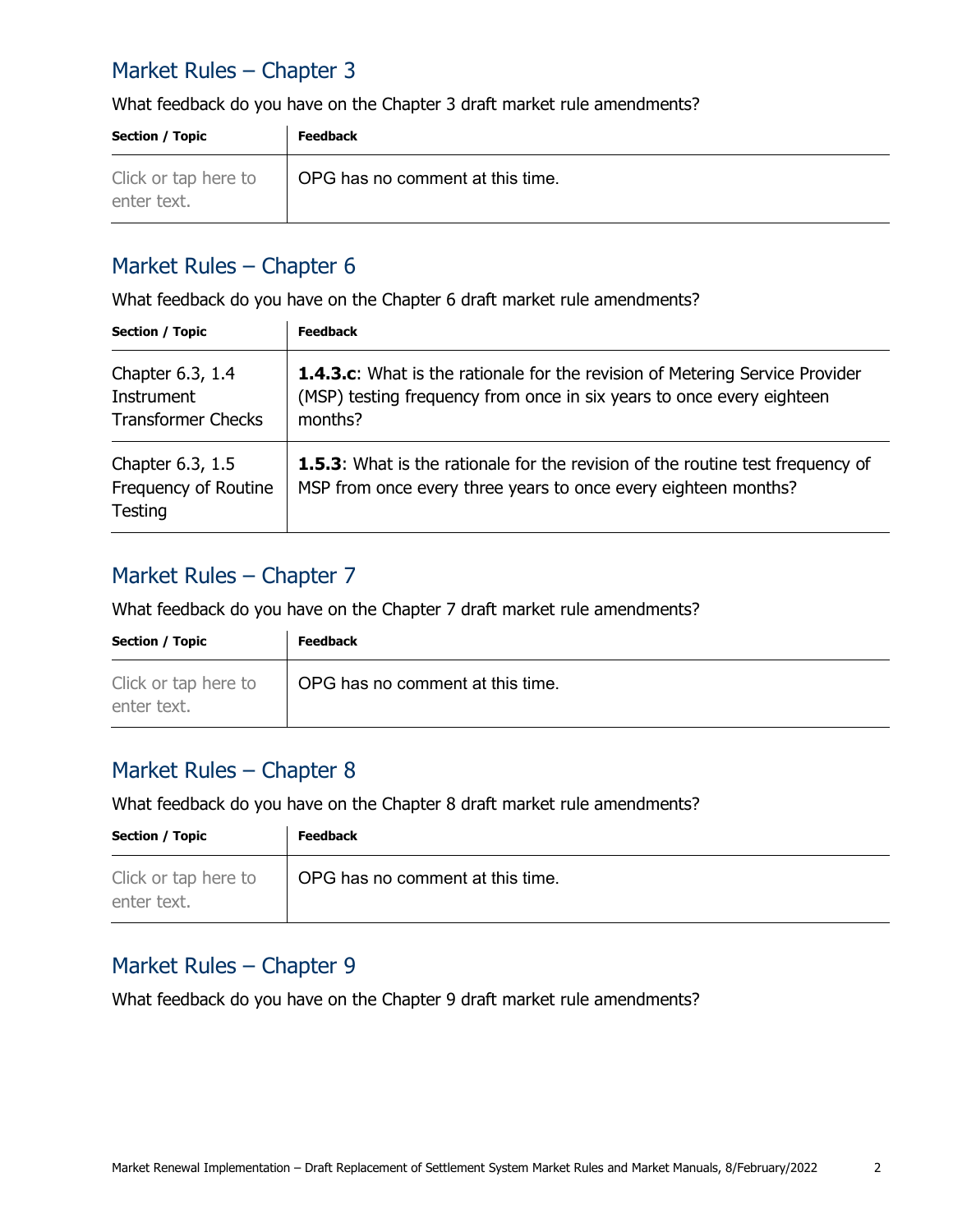| <b>Section / Topic</b> | <b>Feedback</b>                                                                                                                                                                                                                                                                                                                                                                                                                                                                                                                                                                                                                                                                                                                                                                                                                                                                                                                                                                                                                                                                                                                                                                                                                                                                                                                                                                                                 |
|------------------------|-----------------------------------------------------------------------------------------------------------------------------------------------------------------------------------------------------------------------------------------------------------------------------------------------------------------------------------------------------------------------------------------------------------------------------------------------------------------------------------------------------------------------------------------------------------------------------------------------------------------------------------------------------------------------------------------------------------------------------------------------------------------------------------------------------------------------------------------------------------------------------------------------------------------------------------------------------------------------------------------------------------------------------------------------------------------------------------------------------------------------------------------------------------------------------------------------------------------------------------------------------------------------------------------------------------------------------------------------------------------------------------------------------------------|
| 6.3 Settlement Cycles  | <b>General:</b> OPG supports the extension of the Notice of Disagreement (NoD)<br>timeline period from four to six business days as this will provide Market<br>Participants (MPs) more time to identify settlement discrepancies.                                                                                                                                                                                                                                                                                                                                                                                                                                                                                                                                                                                                                                                                                                                                                                                                                                                                                                                                                                                                                                                                                                                                                                              |
|                        | <b>General:</b> OPG supports the creation of a 23-month limitation period to issue<br>the final re-calculated settlement statement (RCSS) to provide timely<br>resolution of outstanding NoDs.                                                                                                                                                                                                                                                                                                                                                                                                                                                                                                                                                                                                                                                                                                                                                                                                                                                                                                                                                                                                                                                                                                                                                                                                                  |
|                        | <b>General:</b> OPG requests clarification for the following items:<br>1. What changes will be made to the current on-line NoD Application and<br>NoD review process? In particular, what changes will be made to the<br>NoD submission process for (a) final statements and Final Settlement<br>Statements (FSS); (b) RCSS?<br>2. How would MPs track NoD decisions within the same Preliminary<br>Settlement Statement (PSS), FSS, and RCSS cycle dispute? For<br>example, an MP may submit a NoD upon receiving the PSS, and the<br>IESO could issue a RCSS based on the NoD resolution. However, the<br>MP may dispute the results presented in the RCSS, and therefore<br>would need to submit an additional NoD for the RCSS. In this<br>scenario, the MP would need to submit two or more NoDs for the<br>same settlement cycle dispute. What is the process for linking the<br>NoDs together to track end-to-end results within the same settlement<br>cycle?<br>3. Would the metering disagreement channel be updated as a result of<br>Market Renewal Implementation, i.e. are there any planned<br>enhancements to the IESO on-line tool to allow MPs to submit NoDs<br>for metering data issues? Note that the current process is to submit<br>Financial Statement NoDs to indicate a metering data issue.<br>4. Please clarify if the IESO will provide a new on-line tool for data<br>submission. |

# Market Rules – Chapter 10

What feedback do you have on the Chapter 10 draft market rule amendments?

| <b>Section / Topic</b>              | <b>Feedback</b>                  |
|-------------------------------------|----------------------------------|
| Click or tap here to<br>enter text. | OPG has no comment at this time. |

# Market Rules – Chapter 11 Definitions

What feedback do you have on the new, modified, or deleted terms in Chapter 11?